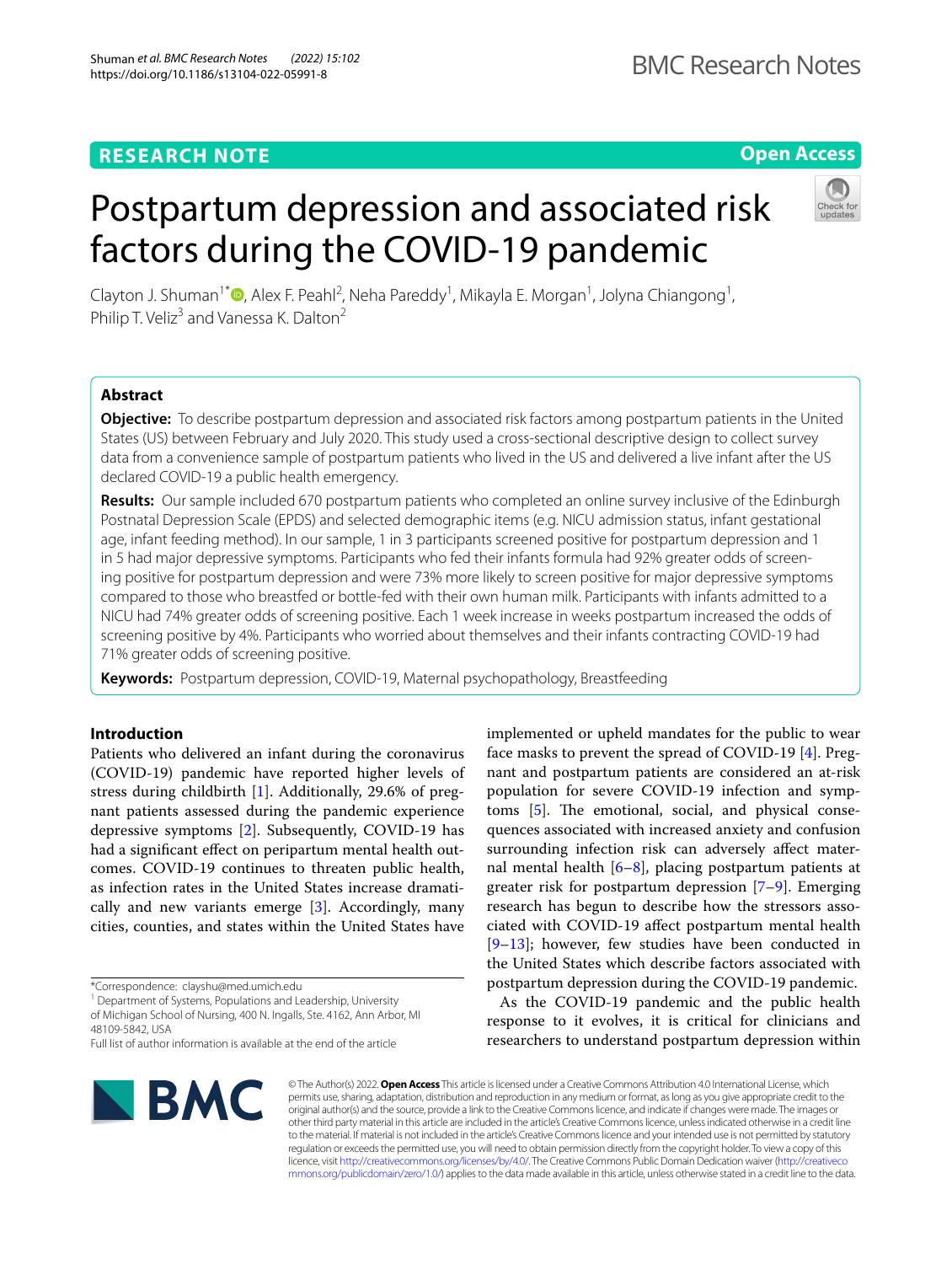the context of a global pandemic. Peripartum patients during the pandemic may have diferent experiences than those who delivered prior to the pandemic. Consequently, describing and understanding the risk factors for postpartum depression during this unprecedented time can inform clinical practice and policy. Accordingly, our report describes postpartum depression and associated risk factors of postpartum patients in the United Sates between February and July 2020.

# **Main text**

# **Methods**

This report is associated with the COVID-19 M.A.M.A.S. (Maternal Attachment, Mood, Ability, and Support) study which used a cross-sectional descriptive design to collect survey data from a convenience sample of postpartum patients who were at least 18 years of age**,** lived in the United States, and delivered a live infant after the United States declared COVID-19 a public health emergency (January 31, 2020) [[14\]](#page-4-10).

The study collected data on maternal mental health outcomes and related demographics and received ethics approval and a waiver of documentation of informed consent from the University of Michigan Institutional Review Board. All participants were provided with study information and informed that completing the survey signifed their consent. Participants were recruited through group and individual accounts targeting peripartum women on major social media outlets. The webbased survey was developed specifcally for this study, was available June 4-July 8, 2020, and included items to assess maternal mental health, self-efficacy, social sup-port, and breastfeeding (see Additional file [1](#page-3-0)). This analysis describes results of the Edinburgh Postnatal Depression Scale (EPDS) [\[15\]](#page-4-11) and associations among positive screens with potential demographic factors using logistic regression. Significance level was set at  $\alpha$  = 0.05 for all analyses.

The EPDS is a valid and reliable screening tool that is widely used to identify depression symptoms in postpartum patients (in this study, Cronbach's  $\alpha$  = 0.88). Participants rate their agreement on 10 items using a 0–3 Likert scale. Total scores are calculated by summing scores across all items. A score of 10 or greater is considered a positive screen for postpartum depression and suggests further follow up is needed. A score of 13 or greater suggests presence of major depressive symptoms. Regardless of score, a positive response to the item about self-harm ideation results in a positive screen at both cut-off points [\[10,](#page-4-12) [13](#page-4-9)].

Explanatory factors included in the analyses were selected from available data in the survey demographic item section, including infant feeding (breastfeeding and/ or pumping versus formula feeding), infant admission to a neonatal intensive care unit (NICU), gestational age of infant at birth, maternal age, number of weeks postpartum at time of survey completion, and three COVID-19 related items developed for this study. The COVID-19 items measured peripartum self-quarantining behaviors, worry of becoming infected with COVID-19 for self-and/ or infant, and COVID-19 exposure (confrmed or suspected infection of self or family member).

# **Results and discussion**

The sample of those who completed the EPDS and all explanatory factors included 670 postpartum patients residing in 46 States. The sample was predominantly white and married (Table [1\)](#page-2-0). Of participants, 38%  $(n=256)$  screened positive for postpartum depression (score  $\geq$  10 or affirmative response to self-harm item) and, of these,  $57\%$  (n=146; 21.8% of total sample) screened positive for major depressive symptoms (score  $\geq$  13 or affirmative response to self-harm item). Fifty-one participants (7.6% of total sample) provided an afrmative response to the self-harm item with most also scoring  $\geq$  13 (score <10=5.9%;  $\geq$  10 and <13=19.6%;  $>13=74.5\%$ ).

Formula feeding, neonatal intensive care unit (NICU) admission, weeks postpartum, and worry of COVID-19 infection were associated with EPDS scores  $\geq 10$  (p < 0.05; Table [2](#page-2-1)). Only formula feeding was associated with EPDS scores  $\geq$  13. Participants who fed their infants formula had 92% greater odds of screening positive and were 73% greater odds to screen positive for major depressive symptoms compared to those who breastfed or bottle-fed with their own human milk. Participants who had infants admitted to a NICU had 74% greater odds of screening positive. Each 1 week increase in weeks postpartum increased a participant's odds of screening positive by 4%. Participants who worried about themselves and their infants contracting COVID-19 had 71% greater odds of screening positive.

Within this sample of postpartum patients recruited during the early stages of the COVID-19 pandemic in the US, over 1 in 3 participants (38.2%) screened positive for postpartum depression (EPDS score  $\geq$  10) and 1 in 5 (21.8%) screened positive for major depressive symptoms (EPDS score  $\geq$  13). The rate of postpartum depression in this convenience sample is notably higher than those reported in the US pre-pandemic  $(6.5-12.9%)$  [[8](#page-4-6)]. The relatively high rate of postpartum depression identifed in this study may be associated with pandemic-related events that resulted in signifcant changes to patients' lives and peripartum experiences. Pandemic-related events may include the emotional and economic impact of social distancing, cessation of routine childbirth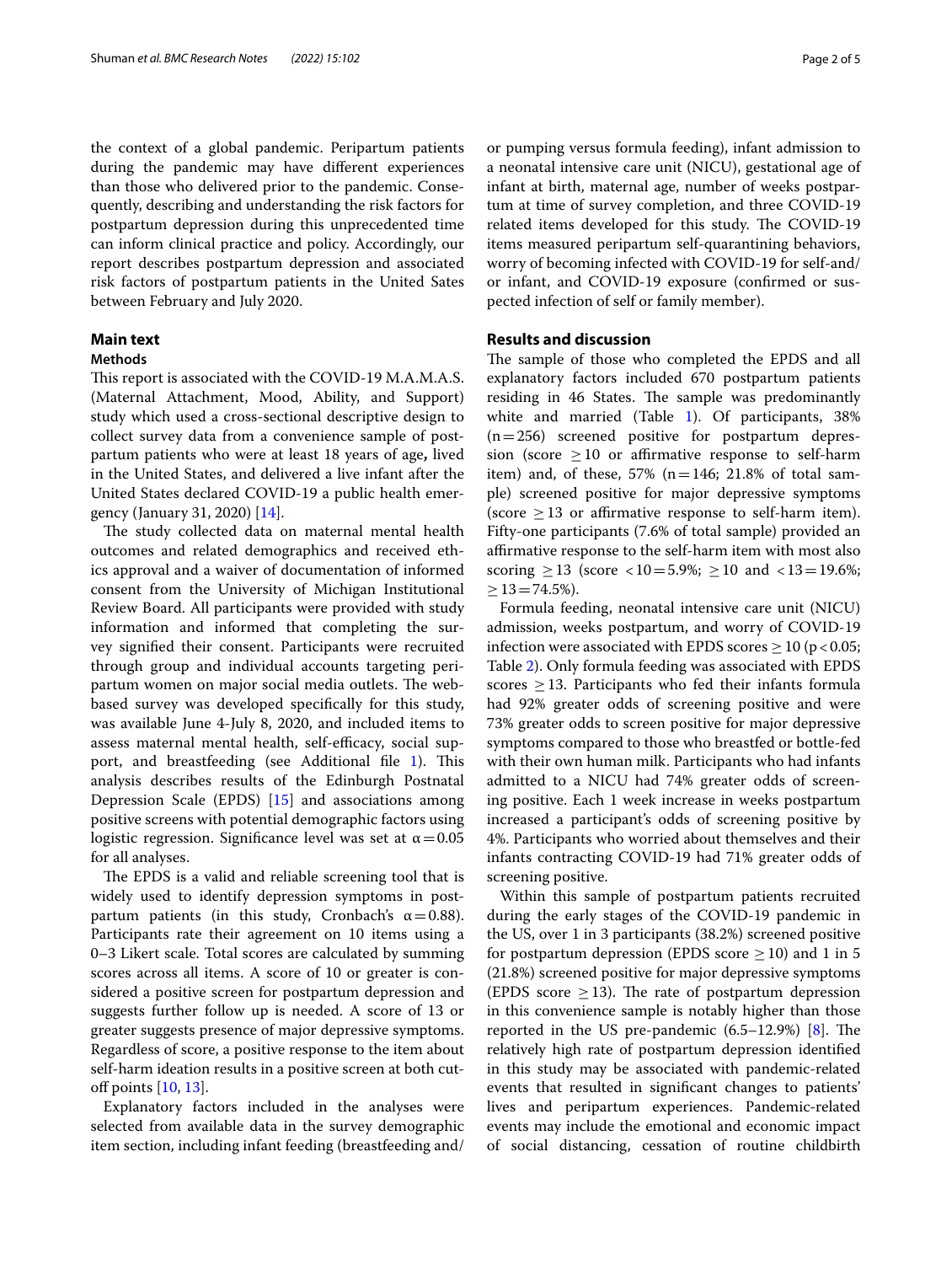### <span id="page-2-0"></span>**Table 1** Sample characteristics  $(n=670)$

|                                                                                     | M(SD)        | n(%)       |
|-------------------------------------------------------------------------------------|--------------|------------|
| Age                                                                                 | 31.84 (3.88) |            |
| Race white                                                                          |              | 595 (88.8) |
| Married                                                                             |              | 633 (94.5) |
| Weeks postpartum                                                                    | 7.46 (4.01)  |            |
| Infant gestational age at birth (in weeks)                                          | 38.84 (1.88) |            |
| Breastfeeding or own human milk feeding                                             |              | 570 (85.1) |
| Infant admitted to a NICU                                                           |              | 68 (10.1)  |
| Worried about contracting COVID-19                                                  |              |            |
| Baby only                                                                           |              | 51(7.6)    |
| Self only                                                                           |              | 42(6.3)    |
| Baby and self                                                                       |              | 458 (68.4) |
| Not worried at all                                                                  |              | 119 (17.8) |
| Self-quarantining perinatally (prenatal and/or postpartum)                          |              | 569 (84.9) |
| Exposure to COVID-19 (confirmed self and/or household member and/or suspected self) |              | 16(2.4)    |
| Positive screen for postpartum depression                                           |              | 256 (38)   |
| Positive screen for major depressive symptoms                                       |              | 146 (21.8) |

A positive screen for postpartum anxiety and depression=EPDS score of 10 or greater or a positive response to the item "The thought of harming myself has occurred to me." Positive screen for major depressive symptoms = EPDS score of 13 or more or a positive response to the item "The thought of harming myself has occurred to me."

<span id="page-2-1"></span>**Table 2** Factors associated with EPDS positive screens for postpartum anxiety and depression (scores ≥10) and major depressive symptoms (scores  $\geq$  13) (n = 670)

| <b>Risk factor</b>                                                                | $>$ 10 EPDS score       | $>$ 13 EPDS score   |
|-----------------------------------------------------------------------------------|-------------------------|---------------------|
|                                                                                   | OR (95% CI)             | OR (95% CI)         |
| Formula feeding                                                                   | $1.92***$ $(1.23-3.00)$ | $1.73*$ (1.06–2.79) |
| Age                                                                               | $0.96(0.9 - 1.00)$      | $0.98(0.93 - 1.03)$ |
| NICU admission                                                                    | $1.74*$ (1.03-2.93)     | $1.26(0.69 - 2.24)$ |
| Weeks postpartum                                                                  | $1.04*$ (1.00-1.09)     | $1.04(0.99 - 1.09)$ |
| Race not white                                                                    | $1.20(0.72 - 1.99)$     | $0.97(0.52 - 1.74)$ |
| Not married                                                                       | $0.98(0.48 - 1.96)$     | $1.93(0.92 - 3.91)$ |
| COVID-19 infection worry for self and baby                                        | $1.71***$ $(1.20-2.45)$ | $1.46(0.96 - 2.25)$ |
| Self-quarantine during pregnancy and/or postpartum                                | $1.17(0.74 - 1.86)$     | $1.04(0.62 - 1.81)$ |
| Exposure to COVID-19 (positive test self, member of household, or suspected self) | $1.18(0.40 - 3.30)$     | 1.56 (0.48-4.46)    |

The dependent in this analysis is a positive screen for postpartum anxiety and depression using the EPDS coded so that  $0 =$ an EPDS score of 0-9 and 1 = an EPDS score of 10 or greater or a positive response to the item "The thought of harming myself has occurred to me." Positive screen for major depressive symptoms was coded as  $1 =$  EPDS score of 13 or more or a positive response to the item "The thought of harming myself has occurred to me."

 $* = p < .05$ ,  $** = p < .01$ 

visitation policies, online breastfeeding and parenting classes, transitions to telemedicine, and COVID-19 infection worry [[10](#page-4-12)].

Public mandates for social distancing, mask-wearing, and stay-at-home orders, may have led to decreased social support important to breastfeeding and COVIDrelated worry. Snyder and colleagues found patients who delivered an infant during the pandemic had signifcantly lower levels of social support during the postpartum period [\[16](#page-4-13)]. Additionally, Brown and colleagues found

that 27% of women struggled to get adequate breastfeeding support during COVID-19 [[17\]](#page-4-14). Patients who lack the necessary support to breastfeed are less likely to breastfeed and more likely to formula feed [[18\]](#page-4-15). Further, patients who experience postpartum depression are less likely to breastfeed [[19\]](#page-4-16). Decreased social support during COVID-19 may help to explain why formula feeding contributed to greater odds of screening positive for postpartum depression in our sample. Clinics and healthcare systems are encouraged to bolster their breastfeeding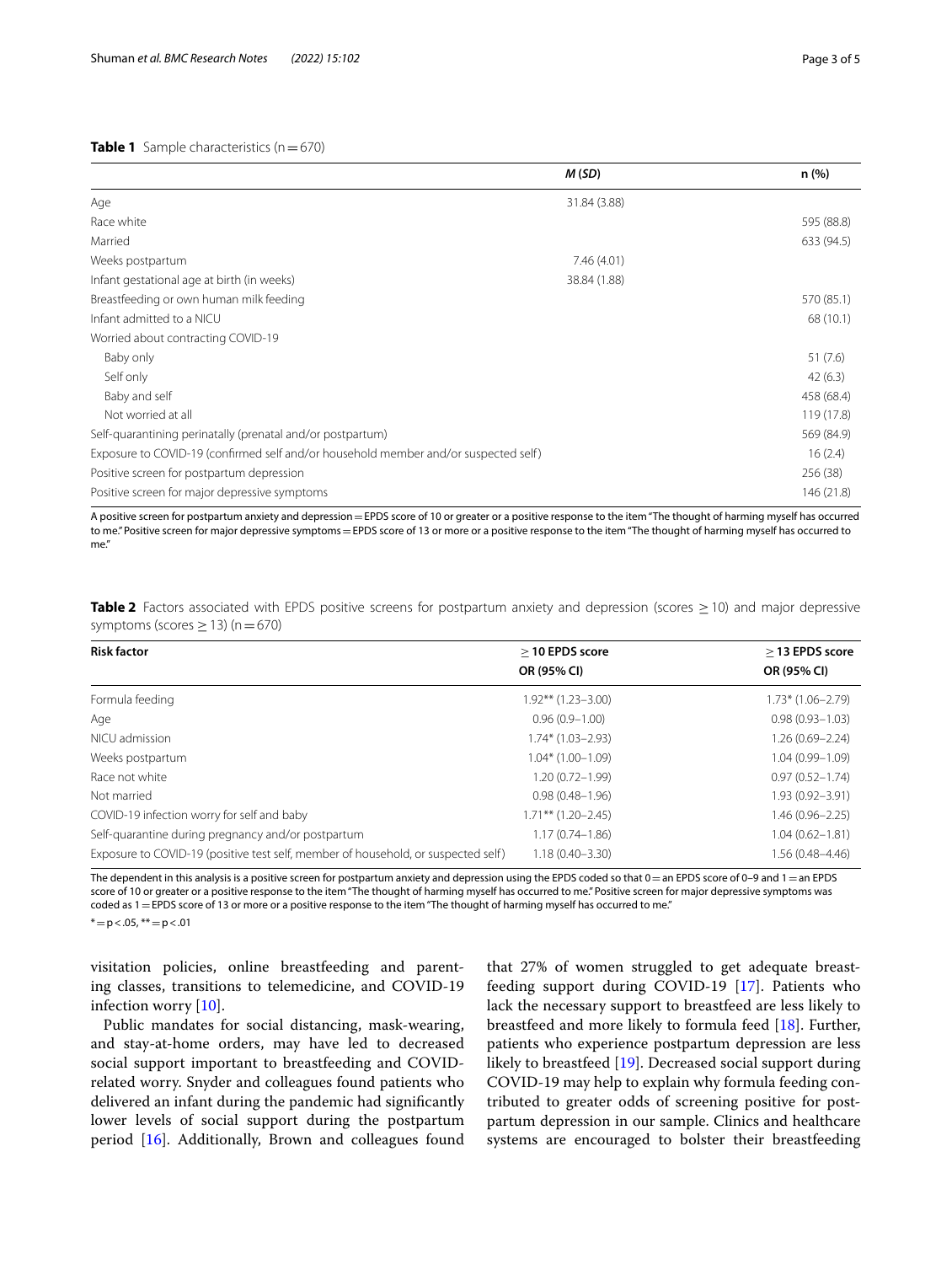support and resources, with an emphasis on social support, to help patients achieve their breastfeeding goals and reduce their risk for postpartum depression.

A study conducted by Vance and colleagues during the same time period as our study found that NICU admission during COVID-19 resulted in signifcant strain on family well-being and fnances [[20\]](#page-4-17). Additionally, visitation restrictions in NICUs caused signifcant distress for postpartum patients  $[21-23]$  $[21-23]$ . Postpartum patients of NICU infants may have had higher odds of screening positive for postpartum depression due to the strain of NICU admission on family well-being and due to restrictive visitation policies.

We also found that each 1 week increase in weeks postpartum increased a participant's odds of screening positive for postpartum depression. This finding aligns with the psychopathology of postpartum depression that starts within a few weeks of giving birth and can worsen over time. It is possible that identifcation and treatment of postpartum depression was stalled during the COVID-19 pandemic due to reduced access to providers, changes in routine peripartum care visits, and limited telehealth options early in the pandemic.

Further, we found those who worried about themselves or their infants contracting COVID-19 had greater odds of screening positive for postpartum depression. Heightened social stress correlates to higher incidences of depression [[24](#page-4-20)]. Accordingly, in our sample of participants, increased social stress (e.g. fear and worry about COVID-19 infection) may have contributed to increased odds of screening positive for postpartum depression. Clinicians working with peripartum patients during the COVID-19 pandemic are encouraged to implement strategies that decrease peripartum worry related to COVID-19, such as discussing COVID-19 vaccination and ofering peer support.

In our sample, 7.6% of participants reported having thoughts about harming themselves. Among those who screened positive for postpartum depression or major depressive symptoms, 18.75% reported having self-harm thoughts. This is particularly concerning given that even before the COVID-19 pandemic, suicidality and suicide rates were rising among pregnant and recently pregnant women  $[25]$ . Thus, it is critical to understand the contextual factors (like those created by the COVID-19 pandemic) that may increase suicide risk so that healthcare systems and providers can be better prepared for future events that may similarly disrupt care, create isolation, or exacerbate existing depression and anxiety.

## **Conclusion**

Postpartum mental health is an important but relatively overlooked outcome in the COVID-19 pandemic. Pandemic sequelae such as face mask mandates, fear of infection, NICU visitor restrictions, and social isolation may have helped to slow infection rates, but they may also have contributed to worse postpartum mental outcomes. More research is needed to understand how and why pandemic sequalae are associated with peripartum mental health outcomes. Health systems must ensure adequate infrastructure to support the diverse needs of peripartum patients, including educational (e.g. childbirth, breastfeeding, parenting) and psychosocial (e.g. screening and management of mental health conditions and social determinants of health) services during distracting situations like pandemics, especially as COVID-19 continues to threaten public health.

# **Limitations**

Although this study was one of the frst to describe risk factors for postpartum depression in the United States during the early months of the COVID-19 pandemic, there are limitations to consider. Our study used a convenience sample of patients recruited only through social media and may not be representative of the entire postpartum population during this time. Despite eforts to recruit a more diverse sample, our sample was mostly white and married. While we observed representation across states, it is important to consider how varying state and regional infection spikes may have afected participant responses. Further, this study did not collect data on all known contributors to postpartum depression nor was it designed to comprehensively identify all new risk factors associated with the COVID-19 pandemic. Despite these limitations, our fndings inform research, practice, and policy.

#### **Abbreviations**

COVID-19: Coronavirus disease 2019/COVID-19 pandemic; US: United States; EPDS: Edinburgh Postnatal Depression Scale; NICU: Neonatal intensive care unit.

### **Supplementary Information**

The online version contains supplementary material available at [https://doi.](https://doi.org/10.1186/s13104-022-05991-8) [org/10.1186/s13104-022-05991-8](https://doi.org/10.1186/s13104-022-05991-8).

<span id="page-3-0"></span>**Additional fle 1:** COVID-19 M.A.M.A.S. (Maternal Attachment, Mood, Ability, and Support) Full Survey.

# **Acknowledgements**

Not applicable.

## **Authors' contributions**

CS and MM conceptualized the study. CS led the study and drafted manuscript with help from MM, JC, NP. PV provided statistical support and interpretation. AP and VD provided clinical expertise and interpretation of outcomes. All authors read and approved the fnal manuscript.

#### **Funding**

Not applicable.